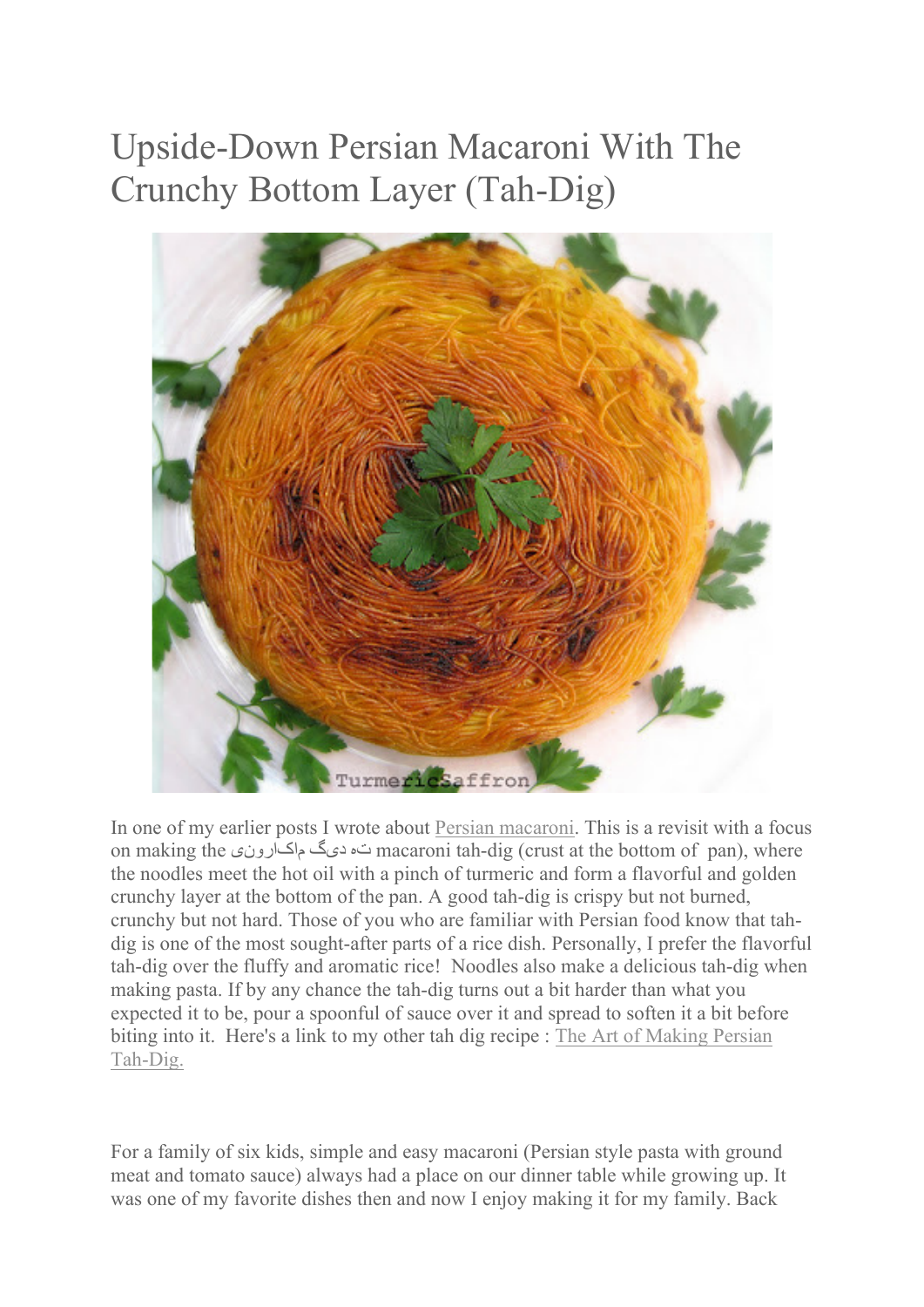home, my mother always cooked pasta with the hollow spaghetti noodles (bucatini). I liked those hollow noodles and I've looked for them many times in the past while grocery shopping but I haven't seen them on the shelves anywhere. It seems that they aren't as popular as the other kinds of noodle varieties here.



**Macaroni Tah Dig - Upside-Down Persian Macaroni With The Crunchy Bottom Layer**

## **Ingredients:**

*Serves 6-8*

1 pound ground beef 1 pound spaghetti pasta 1 large onion, finely chopped 1 large tomato, skin removed and diced 2-3 cloves of garlic, minced 1 can of tomato sauce (16 ounces) 1/3 teaspoon turmeric 2 tablespoons chopped flat-leaf parsley Salt and pepper Water Olive oil

## **Method:**

1. In a large skillet heat 3 tablespoons of oil, add onions ad saute onion over medium-high heat heat until translucent. Add the garlic and saute for 2-3